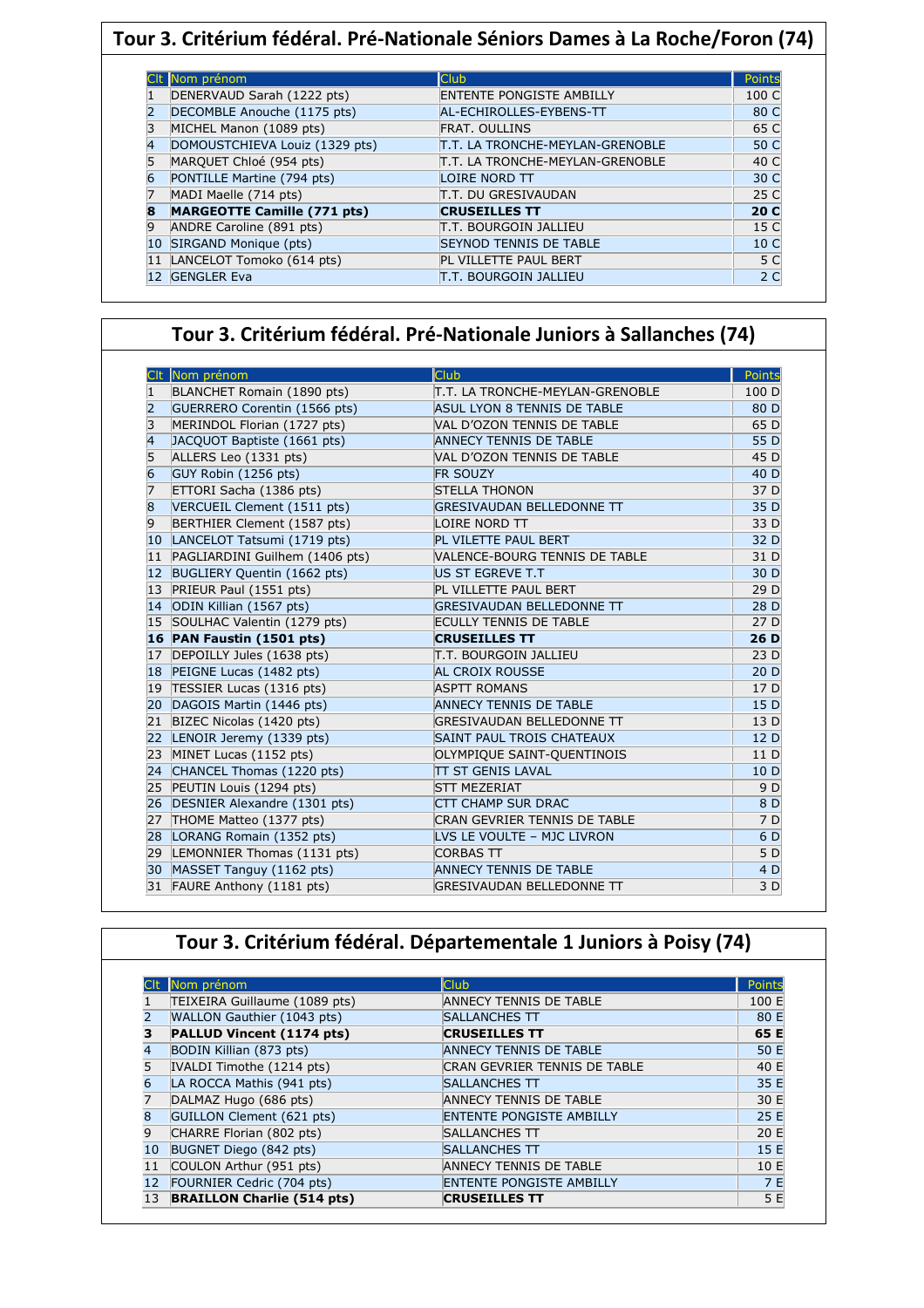### **Tour 3. Critérium fédéral. Nationale 2 Benjamins à Istres (13)**

|    | Nom prénom                        | <b>Club</b>                      | Points |
|----|-----------------------------------|----------------------------------|--------|
|    | GOUJON Louka (913 pts)            | <b>GRESIVAUDAN BELLEDONNE TT</b> | 100 F  |
|    | TOURATIER Paul (850 pts)          | <b>ASPTT CLERMONT-FD</b>         | 80 F   |
|    | LETERME Diwan (852 pts)           | E.S. VILLENEUVE LOUBET           | 65 F   |
|    | BENABID Ramy (811 pts)            | <b>STADE CLERMONTOIS</b>         | 50 F   |
|    | COSQUER MONTOYA Quentin (683 pts) | UTT SAINT-MARTIN DE CRAU         | 40 F   |
| 6  | ABDELFETTAH Elyas (751 pts)       | ASUL LYON 8 TENNIS DE TABLE      | 35 F   |
|    | RUIZ Alexi (738 pts)              | T.T. SIX FOURS                   | 30 F   |
| 8  | <b>CURTENAZ Lucas (634 pts)</b>   | <b>CRUSEILLES TT</b>             | 25 F   |
| 9  | DOUBLET Raphael (745 pts)         | LYON 7 TT GERLAND                | 20 F   |
| 10 | CHAMPAUZAS Axel (649 pts)         | <b>CEYRESTE PP</b>               | 15F    |
| 11 | BOVIER-LAPIERRE Malo (680 pts)    | TT ALBERTVILLE                   | 10 F   |
| 12 | LARIVE Alexandre (650 pts)        | <b>LYON 7 TT GERLAND</b>         | 7 F    |
| 13 | LADOUX MARTINEZ Julen (794 pts)   | LE CAYLAR PPC                    | 5 F    |
| 14 | VIDAL Melvi (614 pts)             | <b>LE CAYLAR PPC</b>             | 4 F    |
| 15 | MASSON Lilian (695 pts)           | <b>ISTRES TT</b>                 | 3 F    |
| 16 | CORRIC Paolo (588 pts)            | <b>NIMES ASPC</b>                | 2F     |

### **Tour 3. Critérium fédéral. Départementale 2 Benjamins à Cran Gévrier (74)**

|    | Nom prénom                       | <b>Club</b>                         | Points          |
|----|----------------------------------|-------------------------------------|-----------------|
|    | LANDU KINKELA Nelson (501 pts)   | <b>ENTENTE PONGISTE AMBILLY</b>     | 100 1           |
|    | ROUBAUD Valentin (536 pts)       | PAYS ROCHOIS & GENEVOIS TT 74       | 80 I            |
| з  | <b>HARVEY George (500 pts)</b>   | <b>CRUSEILLES TT</b>                | 65 I            |
| 4  | BOLLON Leo (501 pts)             | <b>SEYNOD TENNIS DE TABLE</b>       | 50 I            |
|    | CHEMAMA Nathan (532 pts)         | PAYS ROCHOIS & GENEVOIS TT 74       | 40 I            |
| 6  | <b>DERUAZ Valentin (500 pts)</b> | <b>CRUSEILLES TT</b>                | 35 H            |
|    | LEFRANCOIS Ilan (516 pts)        | PAYS ROCHOIS & GENEVOIS TT 74       | 30 I            |
| 8  | BAZAR Erkem (500 pts)            | <b>ENTENTE PONGISTE AMBILLY</b>     | 25I             |
| 9  | VUARGNOZ Priam (500 pts)         | EVIAN SPORTS TENNIS DE TABLE        | 20 <sub>1</sub> |
| 10 | CASASOLA Kaiji (504 pts)         | EVIAN SPORTS TENNIS DE TABLE        | 15 <sub>1</sub> |
| 11 | DICUONZO Matteo (500 pts)        | <b>ENTENTE PONGISTE AMBILLY</b>     | 10 <sub>1</sub> |
| 12 | COLLOT Edgar (500 pts)           | <b>SALLANCHES TT</b>                | 7 I             |
| 13 | THOMAS Dohan (500 pts)           | <b>CRAN GEVRIER TENNIS DE TABLE</b> | 5 <sub>1</sub>  |
| 14 | KHEYREDDINE Noah (500 pts)       | <b>ENTENTE PONGISTE AMBILLY</b>     | 4 <sup>1</sup>  |
|    | 15 CLERC Andrea (500 pts)        | <b>ISTELLA THONON</b>               | 3 1             |

### **Tour 3. Critérium fédéral. Départementale 1 Minimes à La Roche/Foron (74)**

|                | Nom prénom                            | Club                            | Points          |
|----------------|---------------------------------------|---------------------------------|-----------------|
|                | VUARGNOZ Tristan (798 pts)            | EVIAN SPORTS TENNIS DE TABLE    | 100 G           |
| 2              | <b>CURTENAZ Theo (500 pts)</b>        | <b>CRUSEILLES TT</b>            | 80 G            |
|                | LOISELEUR Florent (570 pts)           | PAYS ROCHOIS & GENEVOIS TT 74   | 65 G            |
| 4              | DELAGE Ulysse (600 pts)               | <b>ANNECY TENNIS DE TABLE</b>   | 50 G            |
|                | VALOUR Antonin (622 pts)              | <b>ANNECY TENNIS DE TABLE</b>   | 40 G            |
| 6              | LACAILLE Hugo (536 pts)               | <b>ANNECY TENNIS DE TABLE</b>   | 35 G            |
|                | RIVIERE Kylian (546 pts)              | CRAN GEVRIER TENNIS DE TABLE    | 30 G            |
| 8              | GALOUZEAU DE VILLEPI Aimery (555 pts) | ANNECY LE VIEUX - SILLINGY TT   | 25 <sub>g</sub> |
| $\overline{9}$ | DELLENBACH Mathias (552 pts)          | <b>ANNECY TENNIS DE TABLE</b>   | 20 <sub>G</sub> |
| 10             | BEQIRI Adrian (505 pts)               | <b>ANNECY TENNIS DE TABLE</b>   | 15 <sub>G</sub> |
| 11             | BERTHOLET Philippe (626 pts)          | EVIAN SPORTS TENNIS DE TABLE    | 10G             |
| 12             | SERNEELS Theo (539 pts)               | <b>SALLANCHES TT</b>            | 7 G             |
|                | 13 LETELLIER Cyril (513 pts)          | <b>ANNECY TENNIS DE TABLE</b>   | 5 G             |
|                | 14 DECONCHE Minh (542 pts)            | <b>ENTENTE PONGISTE AMBILLY</b> | 4 G             |
|                | $15$ VANI Enzo (500 pts)              | CRAN GEVRIER TENNIS DE TABLE    | 3 G             |
|                | 16 DINANT-MEIER Florian (578 pts)     | ANNECY LE VIEUX - SILLINGY TT   | 2 <sub>G</sub>  |